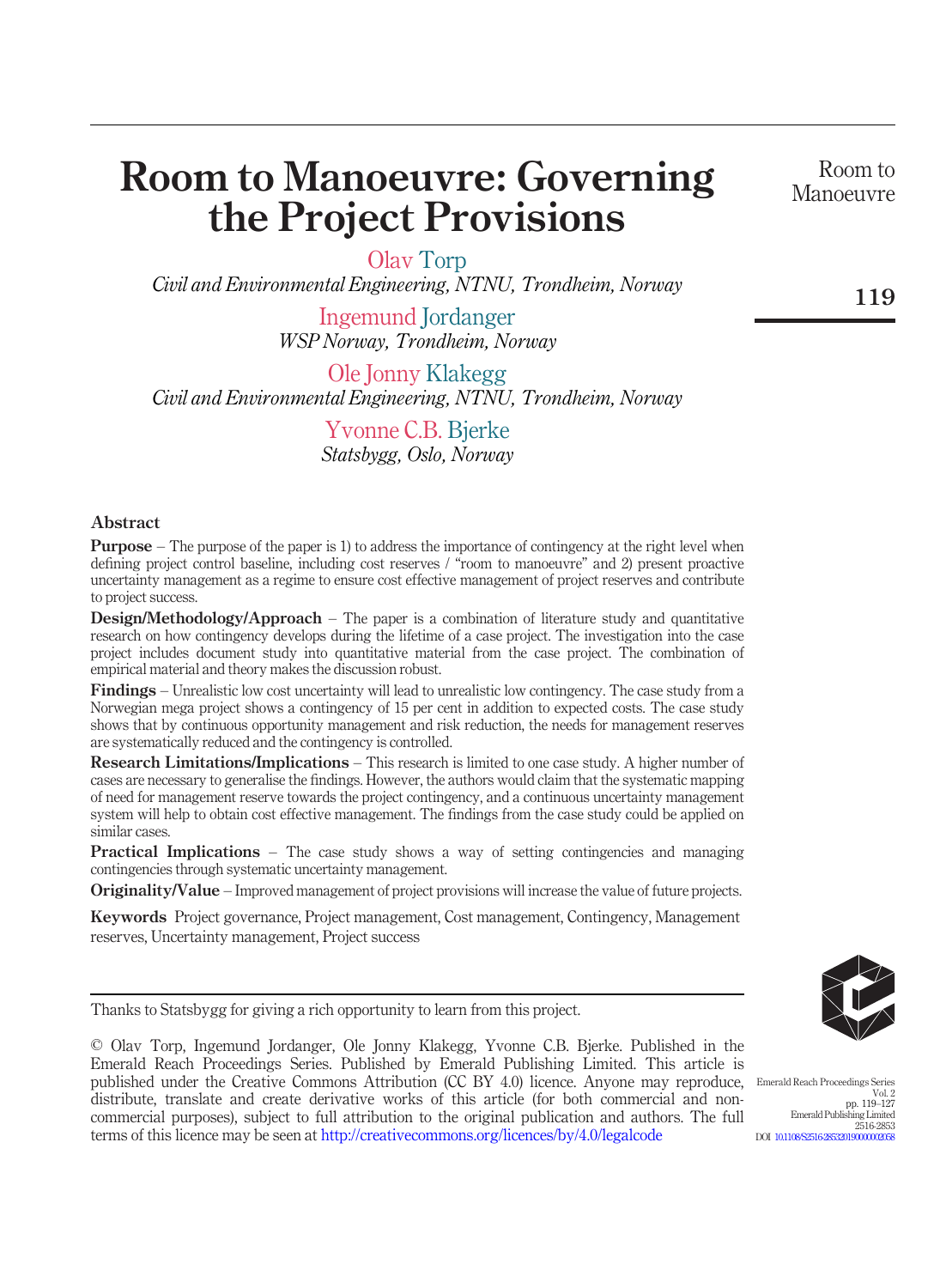All papers within this proceedings volume have been peer reviewed by the scientific committee of the 10th Nordic Conference on Construction Economics and Organization (CEO 2019).

### 1. Introduction

Patrascu (1988) observed nearly two decades ago that "contingency is probably the most misunderstood, misinterpreted, and misapplied word in project execution". Since that time, there has been little empirical research into project people's understanding of the concept of project cost contingency (Zhao 2006). Zhao (2006) reports the results of a survey of 78 project practitioners' comprehension of issues pertaining to [project](#page-8-0) [cost](#page-8-0) contingency. While there is a consensus that cost contingency is a reserve of money which should be used for scope changes, a key finding is that there is a lack of appreciation that project cost contingency is a risk management notion.

Uncertainties, risks and opportunities are a fact in every project, big or small, and thus a challenge to all project governors and project managers. Successful projects rely on creating the expected benefits and value for users and owners. Finishing the project within given limits of time and cost – even for complex projects under uncertainty is an important issue. When the project delivers the intended effect too late and/or over budget, this obviously is a potential threat to its value for investors, owners and users. Project budgets normally include contingency for handling the uncertainty. Zhao (2006) found that the majority of practitioners (77 per cent) use a deterministic percentage approach for estimating project cost contingency. Furthermore, 46 per cent of respondents work in organisations that do not have a policy on contingency and 36 per cent do not manage the use of contingency.

The owner provides a contingency on top of the project base estimates to cover for unexpected cost (or buffers to cover extra time). This is already common knowledge and established practice in the Nordics and most industrial countries. Different approaches could be applied by the governors to decide the size of the contingency (Love *et al.* [2015]); among them, we can find deterministic percentage or probabilistic distributed risk contingency, typically calculated by a Monte Carlo-simulation method.

Project managers need realistic level of contingencies and to manage and control these contingencies to secure project success. There will always be nonconformity and surprises, owing to mistakes, changes in the situation or decisions, variability in nature or other reasons. Sometimes investors and owners desire changes to add value to the project and, thus, increase the risk of overspending the budget or delaying the project delivery. Having a contingency is important to handle surprises and change but controlling this use of allowance is hard. It is tempting to spend allowances too quick to gain increased value, quality or progress. While there is still a long way to go, it is easy to think that there are plenty left. This, however, is a risky strategy. Decision-makers on all levels need help to understand what the optimal use of contingency is at any time during project development and execution. Overall, this suggests there is significant room for improvement in the understanding, estimation and management of project cost contingency.

This paper looks at the potential for securing successful projects by establishing realistic contingency provisions at the beginning and follows up by governing these provisions carefully to create and maintain a room to manoeuvre for project governors and project managers. The purpose of the paper is to reveal how contingency needs to be defined, managed and maintained to secure project success. The following research questions will be answered in the paper:

- (1) How should contingency be set?
- (2) How should contingencies be managed and maintained through the management reserves on different organisational levels to secure project success?

120

10th Nordic Conference – Tallinn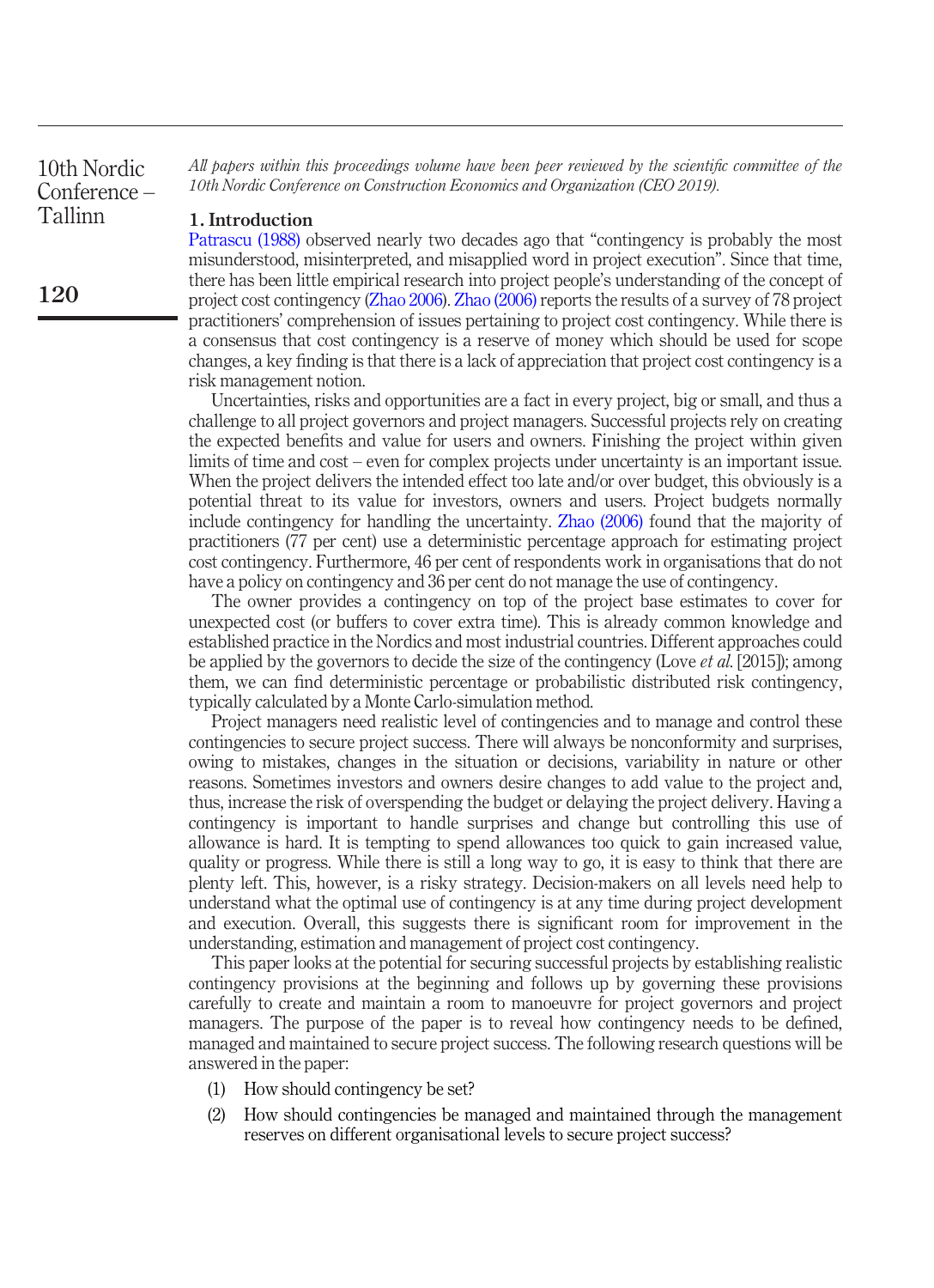The reason for choosing to focus this issue is recurring discussions, not so much on establishing a realistic budget and contingency anymore, but on how it should be used to steer the project once established. This is not a trivial matter, as the paper will illustrate.

## 2. Method

To answer the research questions, this paper apply a literature review and a case study (Yin, 2017). When it comes to the literature review, we searched for literature around contingency in construction projects in databases such as Oria and Google Scholar. Relevant literature findings are included in the section describing previous research. The investigation into the case project includes a desk study of company documents, including quantitative material concerning the size of the contingency and how the size of the need for management reserves and the use of management reserves have developed over time in the case project. The combination of empirical material and theory makes the discussion robust.

The theoretical part is important to understand necessary concepts and to map current knowledge on the matter. The empirical part represents updated, practical knowledge from an ongoing complex project in Norway, and it is worth noticing that the authors have intimate knowledge into the case-project and many years of experience as practitioners in the field of uncertainty analysis and management. Two of the authors have been actively involved in cost analysis and cost uncertainty management for the case project over several years; one author works in the project as uncertainty management responsible. The unit of analysis here is the project's cost contingency and the use of management reserves. Data from the development of the project's cost contingen[cy and man](#page-8-1)agement reserves over a period of four years are collected, and the development over time is analysed when it comes to the prognoses for the project costs and the size of the management reserves compared to the contingency.

As stated in the introduction, there is already an established knowledge (theory) and "best practice" standard in this field. The experience from this case and observations in other practical projects prompted the authors to develop initial theories of how the contingency best would be managed. We started to address and challenge the research questions as part of practical discussions with the project organisation. This lead to new ideas for further development, forming a new theory, which is pursued here. Thus, the research follows a stepwise inductive–deductive logic (Tjora, 2017).

This research is limited to describing the reality in one single case and thus not transferable to other situations (limited external validity). However, the concepts and principles used in this case are useful contributions to inform choices in other situations and projects. Following Yin (2017, p 45) the research has high degree of construct validity, combining different sources of data. It has high internal validity owing to use of direct internal first-hand deep knowledge and challenging rival explanations in the discussion section.

### 3. Previous research

Love *et al.* (2015) state that a base estimate plus the contingency figure typically form a project's estimated costs. Contingency can be defined as "the amount of funds, budget, or time needed above the estimate to reduce the risk of overruns of project objectives to a level acceptable for the organization" (PMI 2012). Two fundamental types of contingency exists: 1) Design contingency, which is allocated for changes during design, and 2) Construction contingency, in which any unresolved design issues, at the time of contract reward, are incorporated into the estimate/contract price (Gunhan and Arditi 2007).

Room to Manoeuvre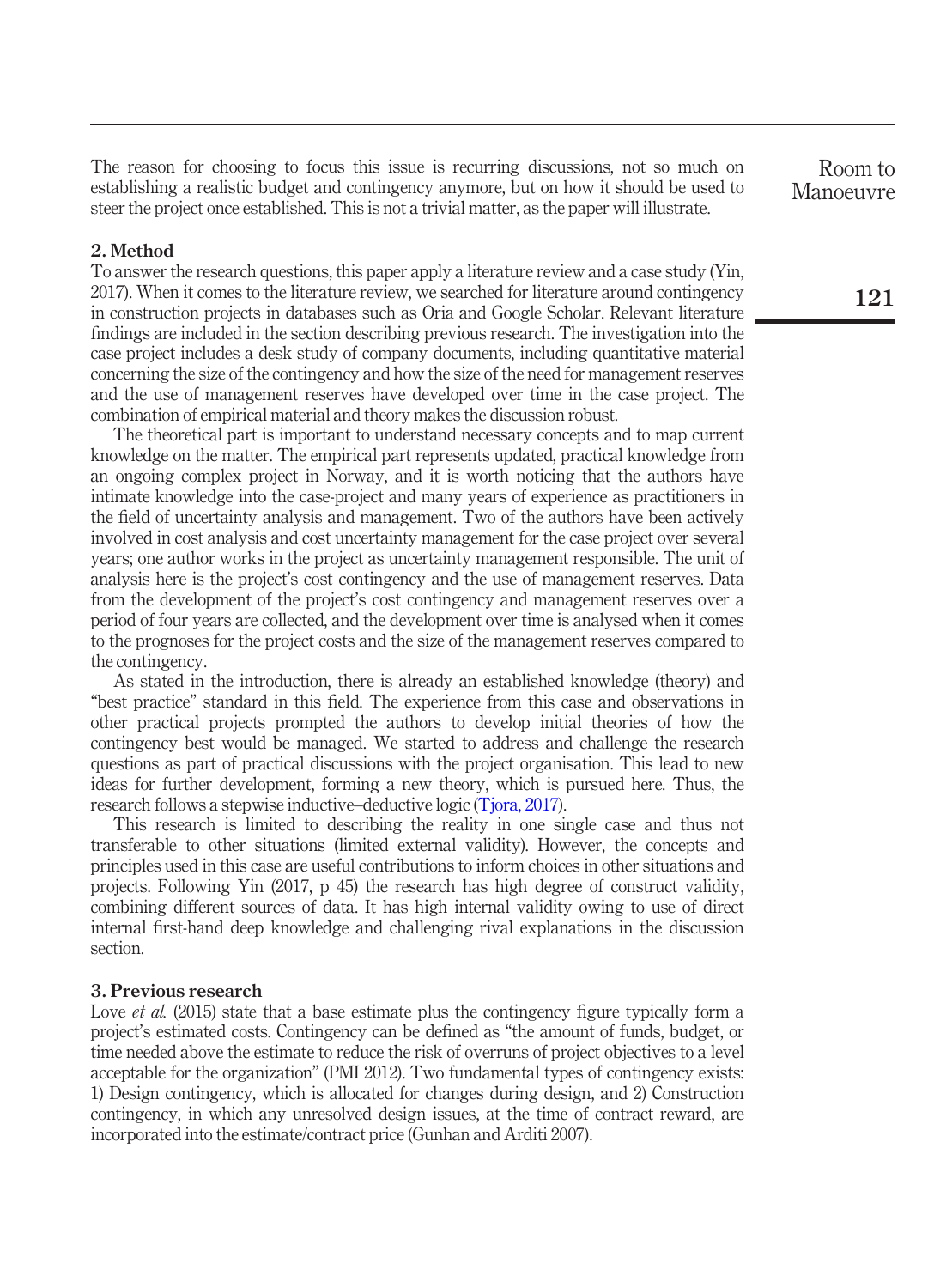10th Nordic Conference – Tallinn

A brief literature review tells us that the questions discussed here have been on the agenda before. Flyvbjerg (2016) points back to Parkinson (1958) and claims that a contingency is highly likely to be used. The debate on realistic budgeting, including how to dimension contingencies, and how to control them was on the agenda in the late 1980s and 1990s (Patrascu, 1988; Lorance, 1992; Chen, 1994) and during the 2000s. (Baccarini, 2005; Noor et al., 2005; Zhao, 2006; Hollman, 2007; Lukas, 2008; Jergeas, 2008; Noor and Tichacek, 2009; Franklin 2009). The debate was [particularly](#page-7-0) [intense](#page-7-0) in the American Association of Cost Engineers (AACE). The focus in these contributio[ns](#page-7-1) [was](#page-7-1) [methods](#page-7-1) [and](#page-7-1) [tools](#page-7-1) f[or](#page-8-2) [cost](#page-8-2) [estim](#page-8-2)ation under uncertainty, the decisions on realistic budgets and control of these during execution. The obvious choice was introducing some form of probabilistic method and tool for cost estimation, instead of, or in addition to deterministic methods. [This](#page-6-0) [has](#page-6-0) [late](#page-6-0)r become a widely accepted standard requirement i[n](#page-7-2) [project](#page-7-2) [co](#page-7-2)st estimation.

One aspect [of](#page-7-3) [speci](#page-7-3)fic interest in thi[s](#page-7-4) [paper](#page-7-4) [is](#page-7-4) [t](#page-7-4)he use of various methods for Contingency Drawdown. Parkinson predicted this would become a problem. If you set aside a contingency for future changes and emerging risks, the money (or time) will be used before the project is finished. The same argument was used against the introduction of the Norwegian governance scheme in 2000 (Samset *et al.*, 2006). History and empirical evidence has proven this to be wrong in this particular context (Samset and Volden, 2013; Welde, 2017).

Three sets of best practice guides indicates what is by most practitioners considered best practice: The AACE International Recommended Practice No. 44R-08 (AACE 2009), the PMI Practice Standard for Project Estimating (PMI 2011)/PMI Practice Standard for [Project Risk](#page-7-5) [Managemen](#page-7-5)[t \(PMI 2009\) and Prin](#page-6-1)ce2 (TSO 200[9\). Interestingly e](#page-7-6)nough, AACE is the only recommendation to explicitly tell not only how to establish a cost estimate with contingencies but also explains how to control it. PMI explains how to establish cost estimates and follow up risks – but not how to control contingencies – the two issues seems little connected at all. Prince2 takes a different position in that they say (p. 149 [Glossary\):](#page-7-7)

C[ontingency: Something that](#page-7-5) [is held in res](#page-7-8)erve typically to handle time and cost variances, or risks. Prince2 does not advocate the use of contingency because estimating variances are managed by setting tolerances, and risks are managed through appropriate risk responses [\(including th](#page-7-9)e fall-back response that is contingent on the risk occurring).

The discussions has taken another round later, introducing new methodologies (Moselhi and Salah, 2012; Flyvbjerg et al., 2016; White, 2017; Moulidiana 2017) but never worked up the same heat again as earlier. Theoretically, the field may seem established in terms of methodology. Best practice standards, although very different in their approaches, was established and became widely implemented.

Most of these contributions [were](#page-8-3) [theoretical](#page-8-3) [but](#page-8-3) [not](#page-8-3) [on](#page-8-3)ly. Some, including Jergeas (2008) and Moselhi and Salah (2012), Salah (2012) did report on real life case projects. These casestories illustrate the dynamic nature of the projects, the complexity of the management challenge and the struggle managers have to get control with contingencies and total cost. Merrow (2011) has gone deep into empirical material to find evidence that the dominating risk management methodology; Monte Carlo Simulation does not work, but probabilistic schedule assessment does work (p. 324-328). These authors do not agree to this conclusion, and based on our own experience, we believe the problem in Merrow's database was unrealistically low degree of uncertainty expressed in the cost risk analyses.

How to realistically estimate contingencies even in extremely large, complex and longlasting projects is discussed in Torp and Klakegg (2016). Inside view should be combined with the outside view to secure realism in cost estimates, and this has actually given budget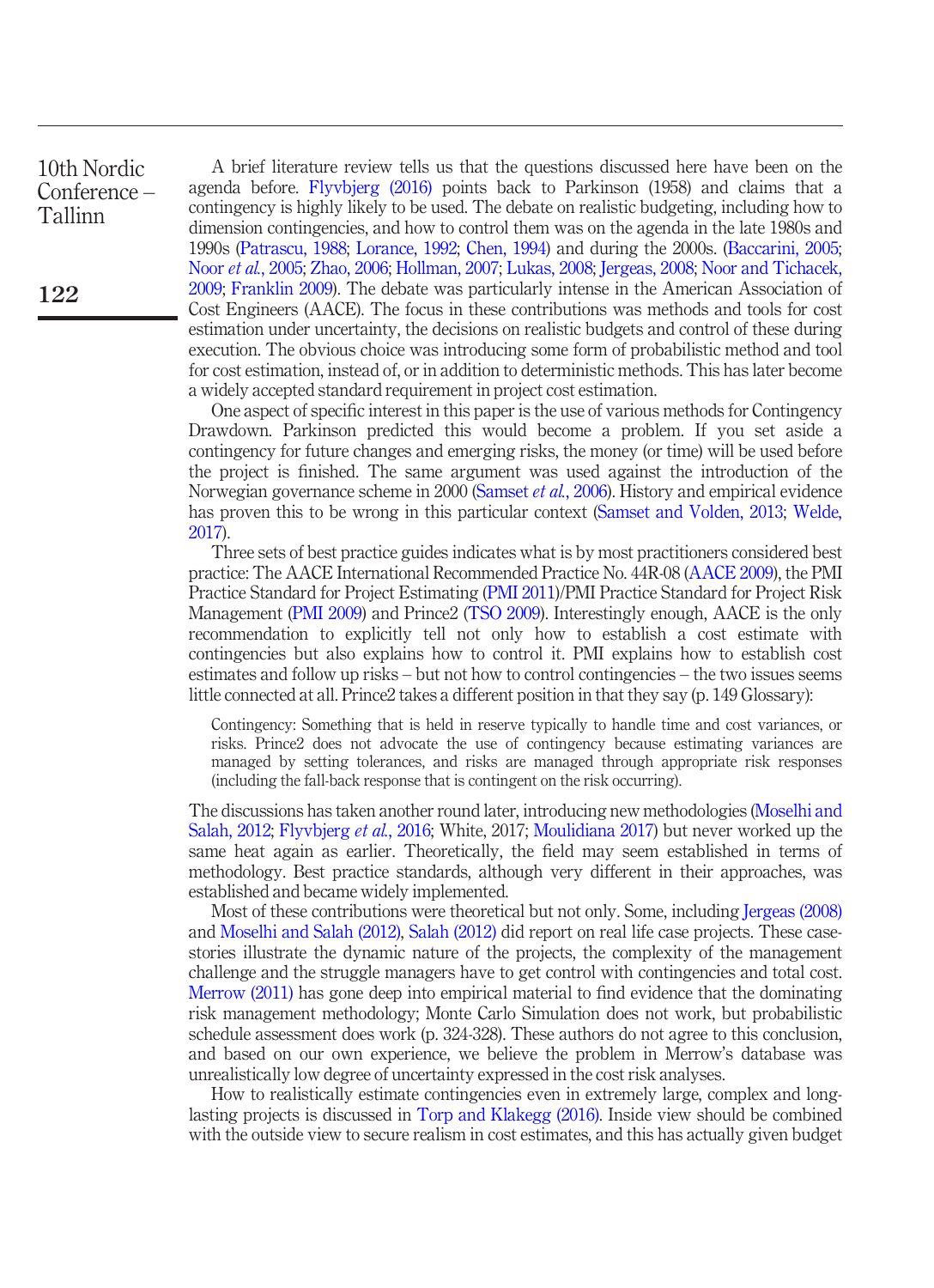control in Norway and Denmark (Klakegg and Lichtenberg, 2016). Governance regimes that aspire to keep budget control over time needs to be regularly changed and improved (Klakegg et al., 2015). Project management and cost control needs to excess established best practice (Jordanger and Klakegg, 2013). Overall, the authors claim that on this basis, it is time to take another look at project governance and cost control.

## 4. Uncertainty Management in Statsbygg's PNN Project

Development of the new National museum in Oslo (PNN) was initiated in 2009. The Norwegian Directorate of Public Construction and Property Management (Statsbygg) is the builder. The size of the project is  $54,600 \text{ m}^2$  gross floor area, divided into 1,100 rooms. The new museum is built in the city centre of Oslo. The architecture and technical design is challenging and so is the interface to existing infrastructure and intensive traffic situation related to the project's construction and logistic processes.

In 2013, the consultancy WSP was assigned to assist the PNN project in uncertainty cost analysis and uncertainty management. The project's uncertainty management concept was developed over time in an evolutionary process. The central approach in this concept is to manage the uncertainty-time dimension of the project, i.e. how to proactively manage opportunities and risks by dynamic navigation in the uncertainty-time space. In practice, this means identification of all relevant uncertainties, definition and execution of actions to reduce risk exposure and to harvest opportunities/upside potentials. The uncertainty register is an important tool for the project, both at project level and at contract level. Project success is, as always, measured against initial baselines, i.e. project budget at the level of expected costs and owner's cost limit at the P85 level, forming the Project Owner's Management Reserve between P85 and expected costs.

The development of the project means that the initial knowledge base related to the project's baseline soon will be obsolete, but the project cost limit and budget is fixed. Uncertainties are gradually transformed into historical facts, and the remaining uncertainties are gradually reduced. The ambition in the management concept is to, at any time, be able to produce updated prognosis of final cost, including estimates for the impact from uncertainties at all contracts. In practice, this means periodic and extraordinary up[dating of](#page-5-0) uncertainty analysis, which periodically gives key values such as expected cost and P85-values (85 per cent probability to hold). The update is done every quarter of a year, where once a year, external consultants run the analysis, and three times a year, an internal analysis is done. Necessary management reserves to fulfil the project within given cost limits are compared to the initial Project Management Reserve given by the Contingency, and the Project Owner Management Reserve.

Traditional uncertainty analysis is concentrated on identification and management of the project risk exposure. In modern uncertainty analysis, equal focus is on (negative) risk and (positive) opportunities. If management have minor focus on opportunities, opportunities will, in fact, be lost.

Figure 1 shows the development of project costs and the results of the uncertainty analysis as function of time. This cost uncertainty development profile shows how prognosis of final cost relates to initial budget (initial expected costs) and owner's cost limits (initial P85).

As can be seen from Figure 1, the project had to take extraordinary actions in 2016. Analysis showed potentially considerable cost overrun. Project owner managed to regain control by organisational changes and project management reinforced focus on opportunity management and reduction of risk exposure.

Room to Manoeuvre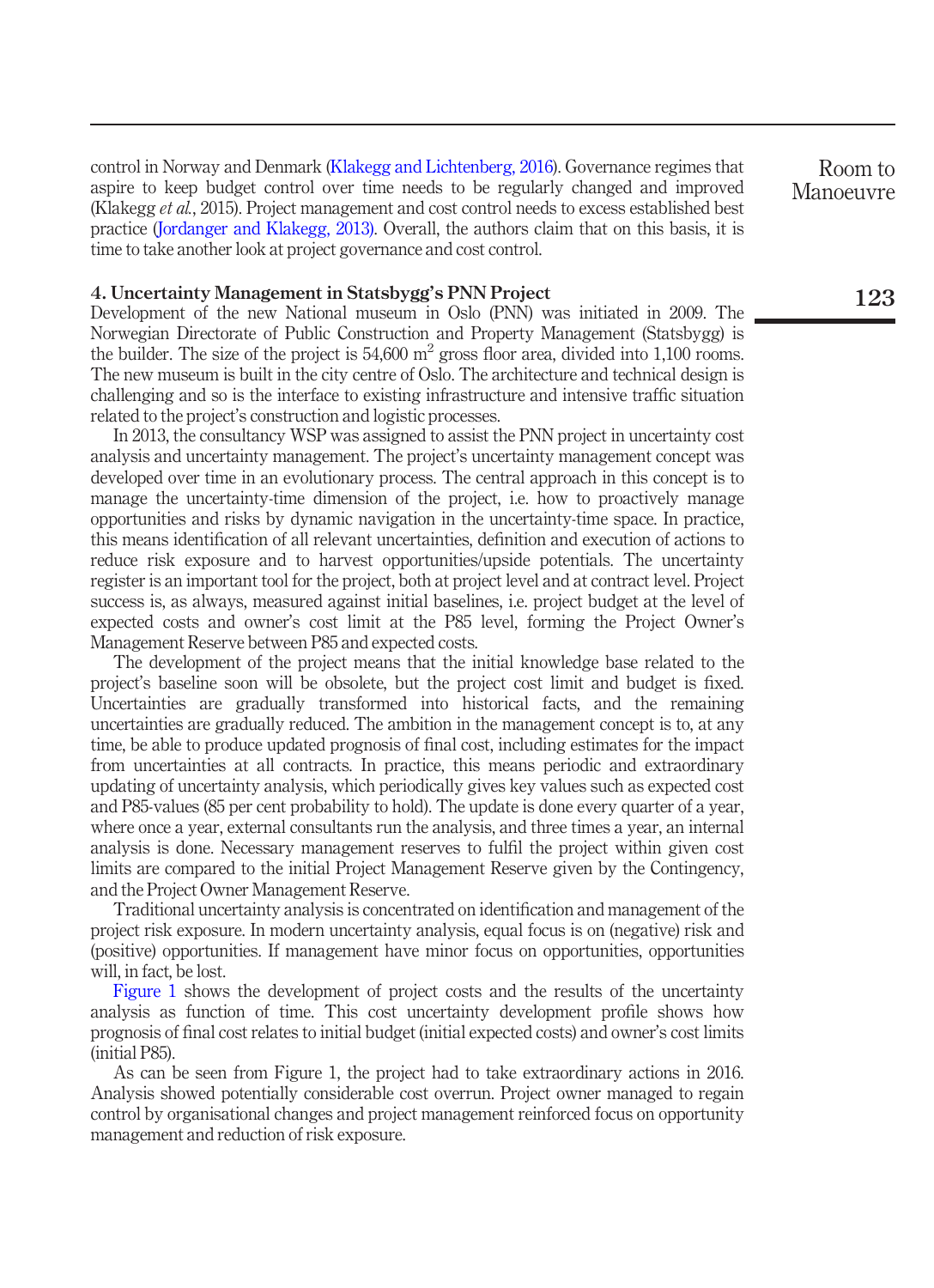<span id="page-5-0"></span>

Cost estimate in March 2018 shows that the prognosis of final cost is approx. 400 MNOK below owner's cost limit. Further, project management is also in a well-controlled position related to expected cost being below given budget.

The Project Owner's Management Reserve was set at the baseline level and defined through the difference between the upper cost frame (P85 at time of baseline) and the expected costs (baseline budget). The analysis shows that the owner's reserves needed are far below the av[ailable](#page-8-0) [PO](#page-8-0)'s Management Reserve. The actual need of reserves is gradually reduced as function of the project degree of completion and remaining uncertainties. Project Management Reserve was initially set at the level of Contingency from the initial Uncertainty Analysis. The analysis shows that the project management reserves are significantly reduced but still sufficient to complete the project within the given project management budget.

#### 5. Discussion

This paper aims to answer the research questions. How should the room to manoeuvre be defined through cost contingencies? How should the room to manoeuvre be managed and maintained on different organisational levels to secure project success?

[Zhao](#page-6-1) [\(2006\)](#page-6-1) found that the majority of practitioners use a deterministic percentage approach for estimating project cost contingency. Lately, methods for cost esti[mation](#page-7-1) [under](#page-7-1) [uncertainty,](#page-7-1) [s](#page-7-1)[uch](#page-8-2) [as](#page-8-2) [the](#page-8-2) [M](#page-8-2)onte Carlo Simulation, have become a widely used approach. To achieve realistic size of the contingency forming the Project Management Reserve, and of the Project Owner's Management Reserve, it is important that the results from the cost estimation and uncertainty analysis describe the right level of uncertainty. Unrealistic low cost uncertainty will lead to unrealistic low Reserves for project owner and project manager. The case study from this Norwegian mega project shows a PO's reserve on 15 per cent of the PM budget. This gives room to manoeuvre for the project management and the project owner.

Authors' state that contingencies tend to be used before the project finishes (e.g. Flyvbjerg 2016). This would imply that the 15 per cent Reserve in the case project will be spent. Results from the Norwegian governance scheme do not support this (Samset and Volden, 2013; Welde, 2017).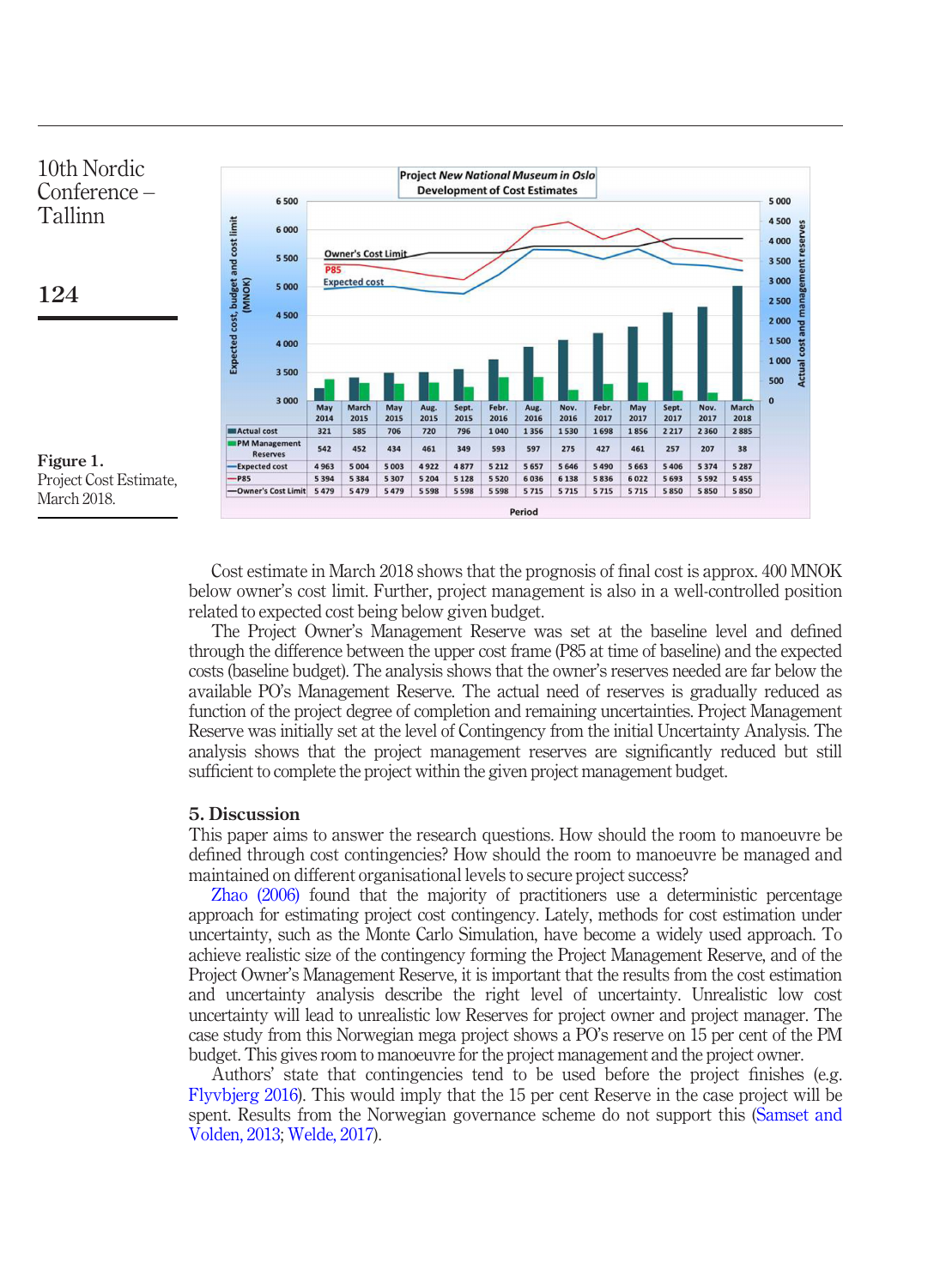From the case study, we can see that the needs for management reserves are reduced during the project progress. By periodical uncertainty analyses, the project management and the project owner can follow the project cost development, and they are able to compare the situation at any time with project owner's cost limit and project manager's budget. This made them able to track the use of reserves all the way. In 2016, uncertainty analyses results showed possibility for considerable cost overrun, in which prognosis for expected costs were slightly below project owners cost limit, and P85 prognosis exceeds project owners cost limit. Focus on risk reduction and opportunity management combined with implementing organisational changes, resulted in regained cost control. The latest uncertainty analysis update in 2018 shows expected costs below PM budget, and P85 to be far below the project's cost limit. Without the continuous focus on uncertainty analyses and management of opportunities and risks, our opinion is that the project would get out of control and that the needs for cost reserves probably would increase rather than decrease during the project execution phase.

### 6. Conclusion

The paper aims to reveal how Project Owner's and Project Management's reserves needs to be defined, managed and maintained at different organisational levels to secure project success. One challenge during the cost estimation process is deciding the size of these reserves. This is best done through an uncertainty analysis, producing realistic estimates and level of uncertainty. Realistic level of contingency and the right level of uncertainty is important basis for cost management of the project.

Performing updated uncertainty analysis periodically makes it possible to map prognosis of the management reserves needed against owner's cost limit (P85) and PM budget (P50). A continuous evaluation of the need of management reserves against the baseline project contingency makes it possible to control costs and to do necessary actions. The case study shows that continuous focus on opportunity management and risk reduction, i.e. proactive uncertainty management ensured robust and cost effective project execution.

The general conclusion is that the PNN project, a complex megaproject, is well controlled and probably at the end in about eight months, will show final cost within given cost budget. In the opinion of the authors, important reasons for this are professional project management including the implemented uncertainty management regime.

## References

- <span id="page-6-0"></span>AACE (2009) AACE International Recommended Practice No. 44R-08. RISK ANALYSIS AND CONTINGENCY DETERMINATION USING EXPECTED VALUE. TCM Framework: 7.6 – Risk Management.
- Baccarini, D. (2005) Understanding project cost contingency: A survey, in Sidwell, A.C. (ed.), Proceedings of the Queensland University of Technology Research Week 2005, 4–5 Jul 2005. Brisbane, Qld: Queensland University of Technology.
- Chen, Mark T. (1994) Innovative project report. Transactions of AACE International; Morgantown Vol. 1994: CS4.1.
- Flyvbjerg, B.; Bruzelius, N.; Rothengatter, W. (2003) Megaprojects and Risk; An Anatomy of Ambition. Cambridge, Cambridge University Press.
- <span id="page-6-1"></span>Flyvbjerg, B.; Hon, C.-k. and Fok, W. H. (2016) Reference Class Forecasting for Hong Kong's Major Roadworks Projects, Proceedings of the Institution of Civil Engineers 169, November, Issue CE6, pp. 17–24.
- Flyvbjerg, B. and Budzier, A. (2018) Report for the Edinburgh Tram Inquiry (February 2018). Available at SSRN: https://ssrn.com/abstract=3147659 or http://dx.doi.org/10.2139/ssrn.3147659.

Room to Manoeuvre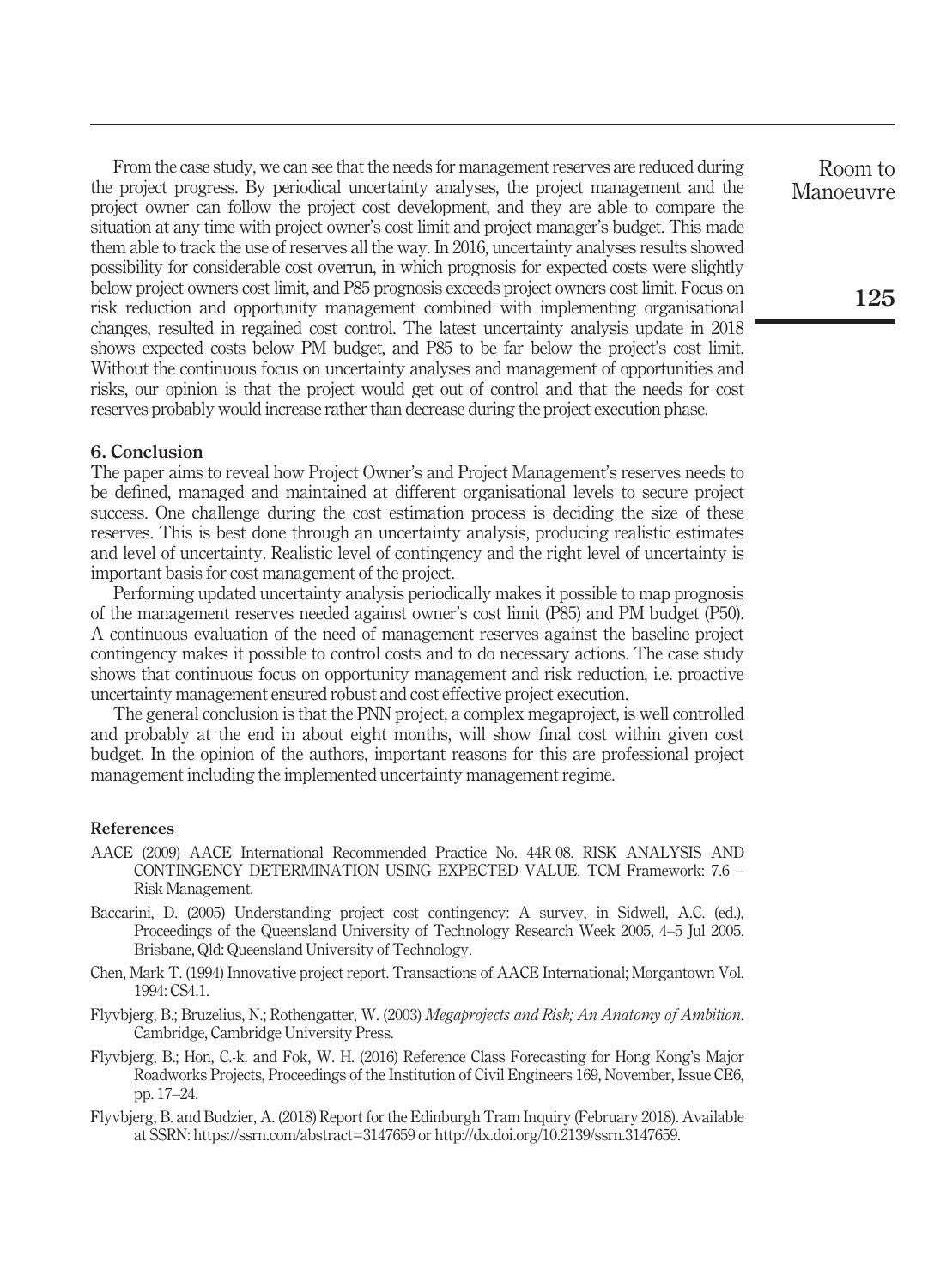<span id="page-7-9"></span><span id="page-7-8"></span><span id="page-7-7"></span><span id="page-7-6"></span><span id="page-7-5"></span><span id="page-7-4"></span><span id="page-7-3"></span><span id="page-7-2"></span><span id="page-7-1"></span><span id="page-7-0"></span>

| 10th Nordic<br>Conference-<br>Tallinn | Franklin, P. (2009) Risk analysis for transportation projects. 2009 Annual Reliability and<br>Maintainability Symposium, 26-29 Jan. 2009, IEEE Xplore: 12 May 2009.                                                                                                                                                                                  |
|---------------------------------------|------------------------------------------------------------------------------------------------------------------------------------------------------------------------------------------------------------------------------------------------------------------------------------------------------------------------------------------------------|
|                                       | Hollmann, J. K. (2007) The Monte-Carlo Challenge: A Better Approach. AACE International<br><i>Transactions</i> ; Morgantown (2007): RI31-RI37.                                                                                                                                                                                                       |
|                                       | Jergeas, G. (2008) Analysis of the Front-End Loading of Alberta Mega Oil Sands Project. Project<br>Management Journal, vol. 39, No. 4, pp. 95–10.                                                                                                                                                                                                    |
| 126                                   | Jordanger, I. (1998). Value-oriented Management of Project Uncertainties. IPMA '98 World Congress.                                                                                                                                                                                                                                                   |
|                                       | Jordanger, I. and Klakegg, O. J. (2013) Value Management Beyond Earned Value. PM World Journal.<br>vol. $2, (2)$ .                                                                                                                                                                                                                                   |
|                                       | Klakegg, Ole Jonny; Williams, Terry; Asmamaw, Shiferaw. (2016) Taming the 'trolls': Major public<br>projects in the making. <i>International Journal of Project Management</i> . vol. 34, (2).                                                                                                                                                       |
|                                       | Klakegg, O. J. and Lichtenberg, S. (2016) Successive Cost Estimation - Successful Budgeting of Major<br>Projects. Procedia - Social and Behavioral Sciences. vol. 226.                                                                                                                                                                               |
|                                       | Lorance, R. B. (1992) Contingency Draw-Down Using Risk Analysis. American Association of Cost<br>Engineers. Transactions of the American Association of Cost Engineers; Morgantown vol. 1,<br>$(1992)$ : F.6.1.                                                                                                                                      |
|                                       | Lukas, J. A. (2008) Earned Value Analysis – Why it Doesn't Work. 2008 AACE International Transactions.                                                                                                                                                                                                                                               |
|                                       | Maulidiana, M. and Budiartha, W. M. (2017) The benefit of integrated risk management practice in EPC<br>project. Proceedings, Indonesian petroleum association. Forty-First Annual Convention &<br>Exhibition, May 2017                                                                                                                              |
|                                       | Merrow, E. W. (2011) Industrial megaprojects: Concepts, Strategies, and Practices for Success. John<br>Wiley & Sons, Hoboken, USA.                                                                                                                                                                                                                   |
|                                       | Moselhi, O. and Salah, A. (2012) Fuzzy Set-based Contingency Estimating and Management. ISARC.<br>Proceedings of the International Symposium on Automation and Robotics in Construction 2012 -<br>https://pdfs.semanticscholar.org/ba85/9bf56b7c16009de9238f8e424ececc009125.pdf?_ga=2.<br>66201198.1103662550.1552623990-68756132.1521812843        |
|                                       | Noor, I. and Tichacek, R. L. (2009) Contingency Misuse and Other Risk Management Pitfalls. Cost<br><i>Engineering</i> ; Morgantown vol. 51, (5), (May 2009): pp. 28–33.                                                                                                                                                                              |
|                                       | Noor, I.; Martin, R.; Bowman, D. (2005) Implementation of Successful Risk-Based Portfolio Management.<br>AACE International Transactions; Morgantown (2005): R21-R26.                                                                                                                                                                                |
|                                       | Patrascu, A. (1988) Construction Cost Engineering Handbook, 1st Edition. American Association of<br>Cost Engineers. Morgantown, USA.                                                                                                                                                                                                                 |
|                                       | PMI (2009) Practice Standard for Project Risk Management. <i>Project Management Institute</i> . Newtown<br>Square, USA.                                                                                                                                                                                                                              |
|                                       | PMI (2011) Practice Standard for Project Estimating. Project Management Institute. Newtown Square,<br>USA.                                                                                                                                                                                                                                           |
|                                       | TSO (2009) Directing Successful Projects with Prince 2TM. London, UK.                                                                                                                                                                                                                                                                                |
|                                       | Ripley, P. W. (2004) Contingency! Who Owns and Manages It? AACE International Transactions;<br>Morgantown (2004): CS81.                                                                                                                                                                                                                              |
|                                       | Salah, A. (2012) Fuzzy Set-based Contingency Estimating and Management. Master's thesis. The Dept.<br>of Building, Civil and Environmental Engineering. Concordia University Montreal, Quebec,<br>Canada.                                                                                                                                            |
|                                       | Samset, K.; Berg, P.; Klakegg, O. J. (2006) Front-end governance of major public projects. In proceedings<br>from the EURAM 2006 Conference in Oslo, Norway.                                                                                                                                                                                         |
|                                       | Samset, K. and Volden, G. H. (2013) Investing for Impact: Lessons with the Norwegian State Model and<br>the first investment projects that have been subjected to external quality assurance. Concept<br>Report no. 36. Concept research programme, NTNU, Trondheim, Norway. Available at http://<br>www.ntnu.no/concept/Last approached 02.08.2018. |
|                                       |                                                                                                                                                                                                                                                                                                                                                      |